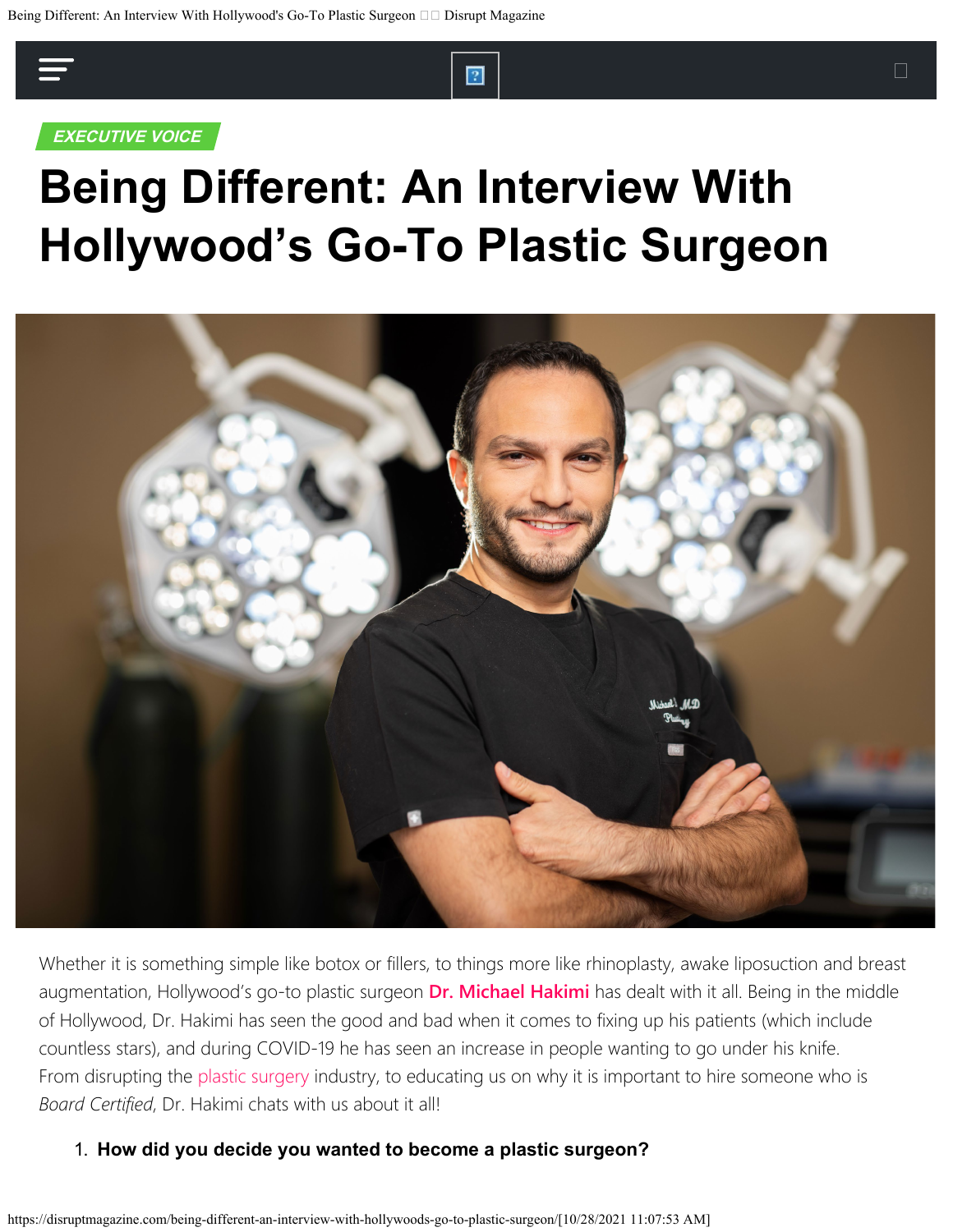My father is a surgeon and my mother is a nurse. I developed a strong interest in medicine early on, likely fueled by early exposure. It was during my surgical rotation in medical school when I decided to pursue SHARE TWEET plastic surgery. I found it fascinating to be able to restore form and function in individuals. One day you do a facelift, the next day liposuction, another day total mommy makeover. The knowledge of anatomy required from head to toe, attention to details, fitness in surgical detail all fed very well into my OCD.

#### 2. **Why was it important to become Board Certified as well?**

These days we have more options than ever as far as the procedures available to people and also people performing them. It is very confusing and difficult for people to do a thorough research on different procedures let alone surgeons performing them. Some are plastic surgeons, some cosmetic surgeons, some double triple board certified and some are dermatological surgeons just to name a few. Board Certification in Plastic Surgery means that your surgeon has done specific training in plastic surgery for at least five years after medical school and is held by the highest standards in the industry. These plastic surgeons have gone through very rigorous training and in order to maintain their board certification have to perform surgeries in very regulated and safe environments and continue to provide that level of service. This is as opposed to other titles that would allow physicians trained in other specialties such as internal medicine or emergency medicine, for example, to perform cosmetic procedures after taking a brief course. Not to say board certification gives you any insight into the surgeon's artistic ability. But it is the minimum you can ask for to be assured of the safety, knowledge and technical ability of the plastic surgeon.

# 3. **What types of surgeries do you find the most enjoyment performing these days?**

Awake liposuction is truly a joy. We are able to take up to 5 L in a couple of hours with minimum downtime. Most of these patients have been shy and self-conscious about part of their bodies. They get the procedure done and in a few weeks they send me photos of them going out, showing off their jawline, getting ready for a date etc. It is amazing to watch the profound change this has on patients' lives and their attitude.

# 4. **During the [pandemic,](https://disruptmagazine.com/how-one-doctor-is-seeing-a-new-disruption-in-cosmetic-surgery-during-the-pandemic/) which types of surgeries are on the rise?**

It is the liposuction for the younger patients and facelift for the more mature patients. The gyms were closed for over a year. People were sitting at home, not working out, stress eating, and not even had to leave to go to work as most are still working from home. Now that things are looking better and people are getting some level of normalcy back they want to look their best. They want to travel, see their friends and family, take photos and share them on social media. And no diet works fast enough as one of my patients said recently. Of course, liposuction is not a weight loss method. It is meant for people that already are on a good diet and exercise regimen and it is meant to help remove fat from unwanted areas. But let's face it, in this day and age we want immediate gratification, most dramatic results in the shortest time with the least amount of work.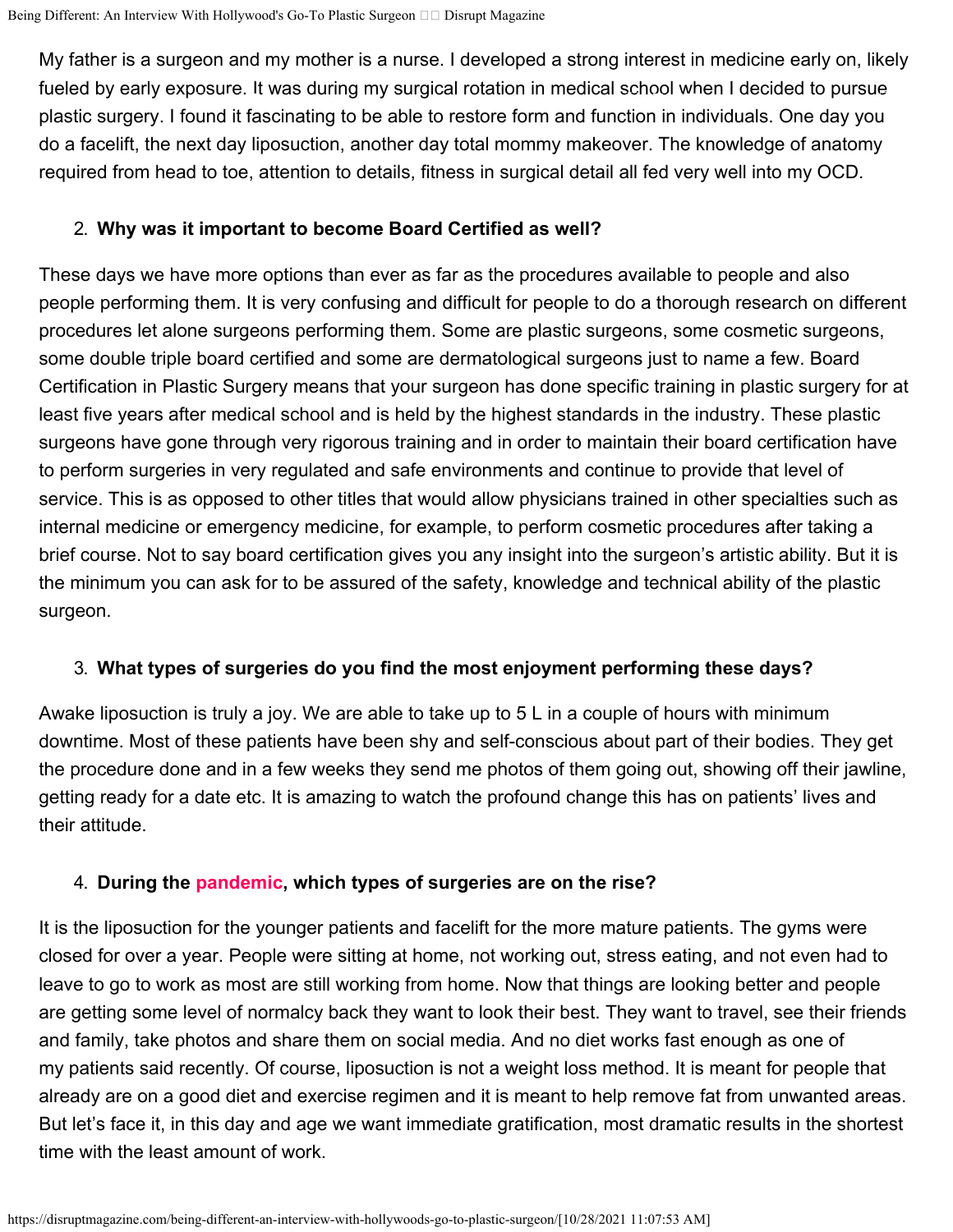We notice "imperfections" much more easily in photos and videos. Now on top of this, you add odd camera angles and bad lighting we have when on Zoom or other online meetings, and you can see why people are increasingly asking for facial rejuvenation procedures such as facelift, or double chin removal. And it helps that wearing a mask pretty much covers the swelling and bruising after the surgery. So these patients can go out shopping the week after their surgery and people wouldn't notice the swelling.

#### 5. **How do you feel or know that your practice has disrupted the cosmetic surgery industry?**

Being different has always been my driving force in life and I think that reflects in my practice also. In my surgical practice, I do the majority of my liposuctions and even fat transfers under local anesthesia or what they call "awake surgery."

Not going under general anesthesia makes for a faster recovery, and no anesthesia complications. People that come to me are mostly type A personalities, people that like to have control over their environment and don't want to undergo general anesthesia. There are people that would have gone to freeze their fat only to avoid anesthesia knowing that the result is never as impressive as liposuction. They come in one day, have their liposuction done and they will be back to the gym without any restrictions in about two weeks.

The "Med Spa" portion of my practice probably is the most unconventional. It is an on demand botox and fillers service where you go online and book a nurse to come to your house, work or hotel to give you your botox, fillers or IV therapy. Why take a few hours off your day to go to an office for your Botox? Why not get it tonight when you are home after work? You had a fun weekend and need that IV therapy to get you ready for Monday? Now they are all available to you online [\(www.WIVOHEALTH.com](http://www.wivohealth.com/)) and you can get them 24/7 at your house, hotel or at work. All patients are interviewed by me via a HIPAA compliant video conferencing system and the treatments are rendered by nurses that I personally pick from the best in the industry.

## 6. **How is it working with top celebrities in Hollywood?**

It is a humbling privilege when anyone, celebrity or not, trusts you with their face or body. It is tedious work in the operating room but truly a joy to be able to make such a positive impact on someone's appearance which most often goes beyond just looks and improves their self esteem and a lot more. At the end of the day celebrities have the very same concerns and insecurities that we all do.

#### 7. **What is your ultimate goal?**

My ultimate goal is not to have regrets when I am old. Every day, every decision I make is based on that. They say there are two types of regrets: having done something or not having done something. Early on in my life I learned that I would much rather regret having done something as opposed to the alternative. I don't like to think I should have, could have or what if… You will be surprised, if you live like that, you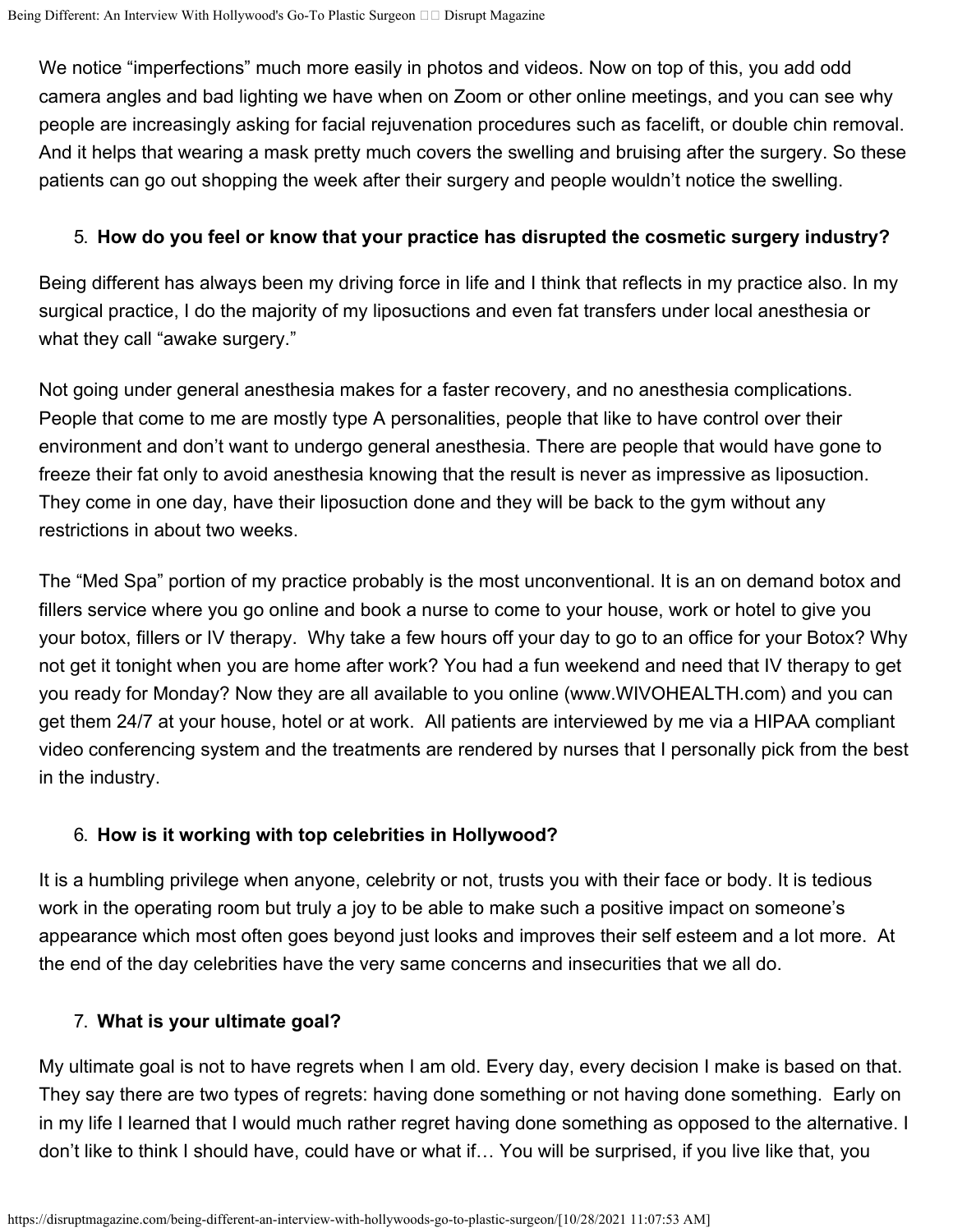Being Different: An Interview With Hollywood's Go-To Plastic Surgeon  $\Box$  Disrupt Magazine

won't have many regrets.

**RELATED TOPICS:** #[#COVID19](https://disruptmagazine.com/topic/covid19/) #[HOLLYWOOD](https://disruptmagazine.com/topic/hollywood/) #[PLASTIC SURGERY](https://disruptmagazine.com/topic/plastic-surgery/)

#### **[DON'T MISS](https://disruptmagazine.com/automated-appointment-engines-is-eliminating-the-7-pain-points-every-realtor-is-facing/)**

 **[Automated Appointment Engines](https://disruptmagazine.com/automated-appointment-engines-is-eliminating-the-7-pain-points-every-realtor-is-facing/) [Is Eliminating the 7 Pain Points](https://disruptmagazine.com/automated-appointment-engines-is-eliminating-the-7-pain-points-every-realtor-is-facing/) [Every Realtor Is Facing](https://disruptmagazine.com/automated-appointment-engines-is-eliminating-the-7-pain-points-every-realtor-is-facing/)**

#### **[UP NEXT](https://disruptmagazine.com/who-is-neeraj-negi-meet-one-of-the-youngest-indian-millennial-entrepreneur-and-founder-of-hyperprospect-5-figure-saas-business/)**

**[Who is Neeraj Negi? – Meet One of](https://disruptmagazine.com/who-is-neeraj-negi-meet-one-of-the-youngest-indian-millennial-entrepreneur-and-founder-of-hyperprospect-5-figure-saas-business/) [the Youngest Indian Millennial](https://disruptmagazine.com/who-is-neeraj-negi-meet-one-of-the-youngest-indian-millennial-entrepreneur-and-founder-of-hyperprospect-5-figure-saas-business/) [Entrepreneur and Founder of](https://disruptmagazine.com/who-is-neeraj-negi-meet-one-of-the-youngest-indian-millennial-entrepreneur-and-founder-of-hyperprospect-5-figure-saas-business/) [HyperProspect \( 5- Figure SaaS](https://disruptmagazine.com/who-is-neeraj-negi-meet-one-of-the-youngest-indian-millennial-entrepreneur-and-founder-of-hyperprospect-5-figure-saas-business/) [Business\)](https://disruptmagazine.com/who-is-neeraj-negi-meet-one-of-the-youngest-indian-millennial-entrepreneur-and-founder-of-hyperprospect-5-figure-saas-business/)**



# **[taylorthomas83](https://disruptmagazine.com/author/taylorthomas83/)**

Taylor is a graduate of the UCLA Department of Communication and writes about high profile CEOs, trending items, breaking news and everything else!



**YOU MAY LIKE**



https://disruptmagazine.com/being-different-an-interview-with-hollywoods-go-to-plastic-surgeon/[10/28/2021 11:07:53 AM]